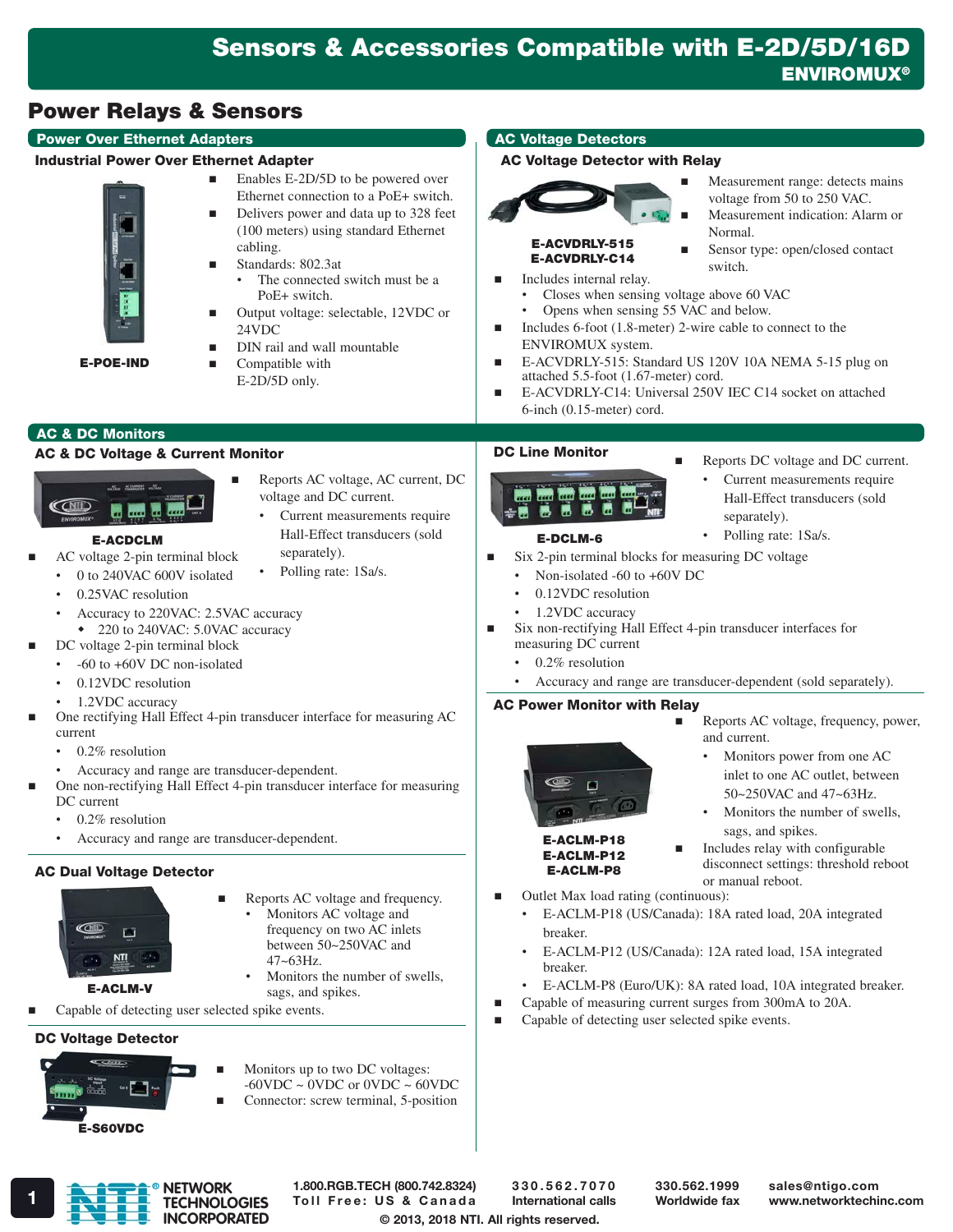# Power Relays & Sensors

## 3-Phase Power Monitors

#### 3-Phase AC Power Monitor



E-ACLM-3P480

- Reports True RMS Voltage, RMS Current, Active Power and Reactive Power.
- Three 2-wire terminal blocks provided for easy attachment of optional current transformers with 16-26AWG wires (sold separately)
	- The use of split-core current transformers allows installation without disconnecting conductors.
- Input primary voltage: Up to 552 VAC RMS, 2000VDC Isolated • 4-wire terminal block provided for bare-wire or crimp terminal attachment of primary voltage sample.

#### AC Current Transformers

#### Hinged Split-Core AC Current Transformers



- Measures AC current.
- Split-core design is ideal for installing on existing electrical wiring by snapping around the conductor.
- Output voltage: 333mV
- Frequency: 50/60Hz
- Galvanic isolation: 3kV
- Operating temperature: -4 to 131°F  $(-20 \text{ to } 55^{\circ}\text{C})$
- Storage temperature: -40 to 158°F (-40 to 70°C)

#### **Hall-Effect Sensors**

#### Hall-Effect Current Sensors, Solid-Core



- Measures both AC and DC currents using a solid-core system.
	- Available rated currents: 10A, 20A, and 50A.
		- Contact an NTI product consultant for other available ratings between 10A and 50A.

#### E-AMPxx-6-5

- Common applications include: monitoring AC variable speed drives, static converters for DC motor drives, battery supplied applications, uninterruptible power supplies (UPS), switched mode power supplies (SMPS), electrochemical systems, and power supplies for welding applications.
- Includes a 7-ft 4-wire cable for connecting to the E-ACDCLM or E-DCLM-6.
- Loop diameter: 0.26" (6.5mm).
- Comes with two 0.08" (2mm) diameter mounting holes.

# Hall-Effect Current Sensors, Split-Core



- Measures both AC and DC currents using a split-core system.
	- Available rated currents: 30A, 50A, 100A, 200A, and 500A.
		- Contact an NTI product consultant for other available ratings between 30A and 500A.

#### E-AMPxx-SC21

- Common applications include: monitoring AC variable speed drives, static converters for DC motor drives, battery supplied applications, uninterruptible power supplies (UPS), switched mode power supplies (SMPS), electrochemical systems, and power supplies for welding applications.
- Includes a 7-ft 4-wire cable for connecting to the E-ACDCLM or E-DCLM-6.
- Loop diameter: 0.83" (21mm).
- Comes with two 0.2" (5mm) diameter open-slotted mounting holes.



1.800.RGB.TECH (800.742.8324) Toll Free: US & Canada

© 2013, 2018 NTI. All rights reserved. 330.562.7070 International calls

330.562.1999 Worldwide fax